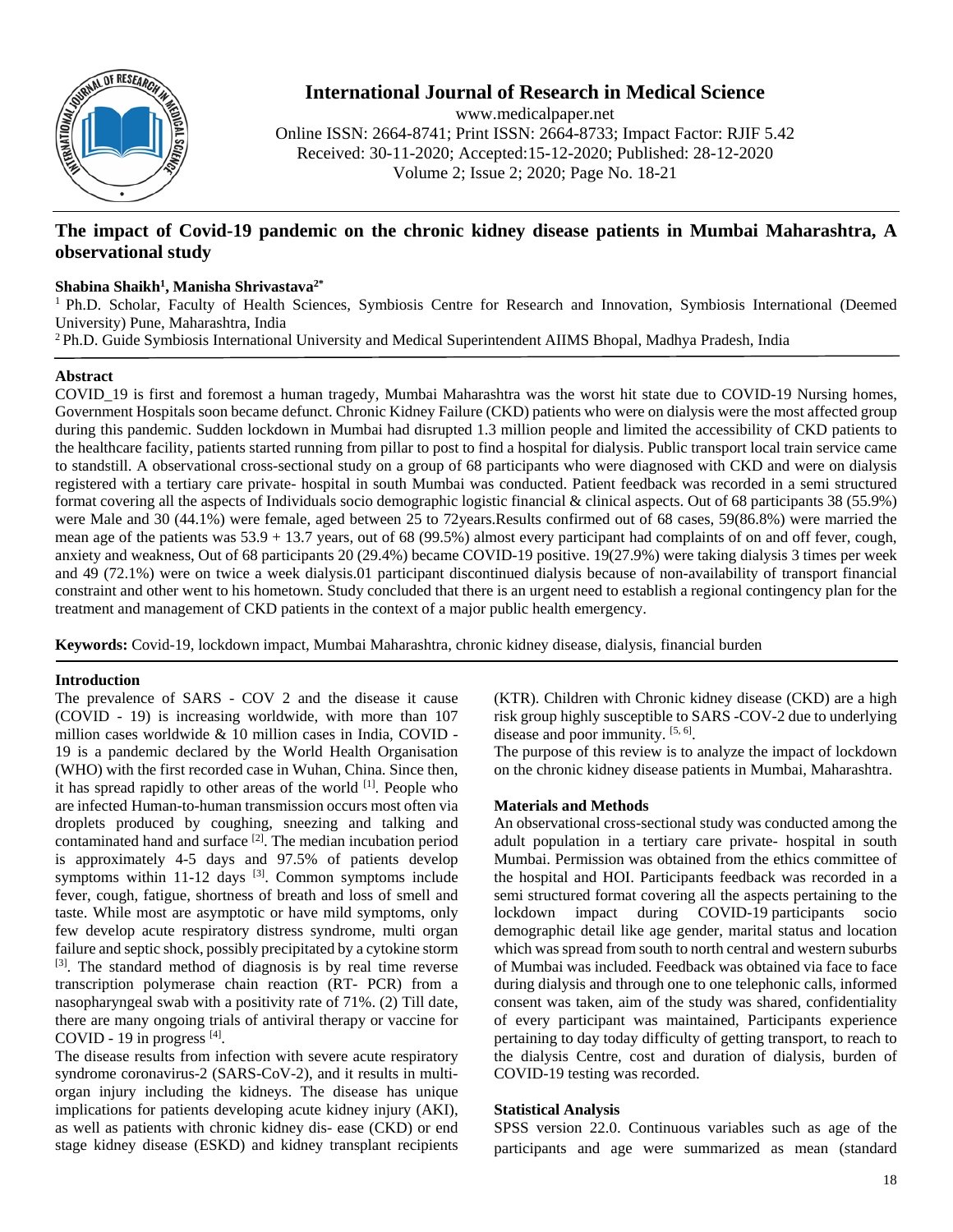deviation [SD]) based on normality in distribution. Categorical variables such as gender, socioeconomic class, presenting complaints of fever, cough, anxiety and weakness, no. of dialysis in a week, no of missed dialysis, and reason of missing dialysis due to transport, non-availability of dialysis center, financial factor, cost of dialysis before & after lockdown, exposure to COVID-19, and cost of COVID-19 testing, and status of planned transplant surgery either it was performed or was cancelled.

#### **Results**

This observational study on COVID-19 lockdown impact on dialysis patients was done among the adult population of Mumbai covering all 4 zones central, western, harbor & suburb. There were 68 participants out of which 38 were Male and 30 were female, aged between 25 to 72years, participant feedback pertaining to lockdown impact on dialysis was recorded. Out of 68 cases, 59(86.8%) were married. The mean age of the patients was 53.9 + 13.7 years. Out of 68 registered participants (99.5%), almost every patient complained of on and off fever, cough anxiety and weakness all had fear of getting infected with COVID-19, study confirmed out of 68 participants 20 (29.4%) became positive for COVID - 19.Out of the total 68 participants 19 (27.9%) were taking dialysis 3 times per week and 49 (72.1%) were on twice a week dialysis. Out of 68 participants 01(1.4%) discontinued dialysis because of non-availability of transport financial constraint and another went to his hometown,03 (4.4%) participants have prepared for Kidney Transplant surgery but it got cancelled because almost every hospital had suspended organ transplant and deceased donation programme during pandemic(Table1 Figure 1&2)).

**Table 1:** Summary of Study Description of Chronic Kidney disease patients.

| <b>Variables</b>                                            |                 |    | <b>FrequencyPercentage</b> |
|-------------------------------------------------------------|-----------------|----|----------------------------|
| Gender                                                      | Male            | 38 | 55.9%                      |
|                                                             | Female          | 30 | 44.1%                      |
| <b>Marital Status</b>                                       | Married         | 59 | 86.8%                      |
|                                                             | Unmarried       | 9  | 13.2%                      |
| Complaint of on and off Fever, Cough,<br>Anxiety & weakness |                 | 68 | 99.5%                      |
| No. Of dialysis per week before<br>lockdown                 | 2 times         | 49 | 72.1%                      |
|                                                             | 3 times         | 19 | 27.9%                      |
| No. of dialysis per week after<br>lockdown                  | 1 times         | 1  | 1.4%                       |
|                                                             | 2 times         | 48 | 70.6%                      |
|                                                             | 3 times         | 19 | 27.9%                      |
| $COVID - 19$                                                | Exposed         | 20 | 29.4%                      |
|                                                             | Un exposed      | 47 | 69.1%                      |
| Burden of COVID - 19 Testing                                | Once a<br>Month | 68 | 99.5%                      |
| Planned Kidney Transplant                                   | Yes             | 3  | 4.4%                       |
| Before Lockdown                                             | No              | 64 | 94.1%                      |







**Fig 2:** Study Description of Chronic Kidney disease patients.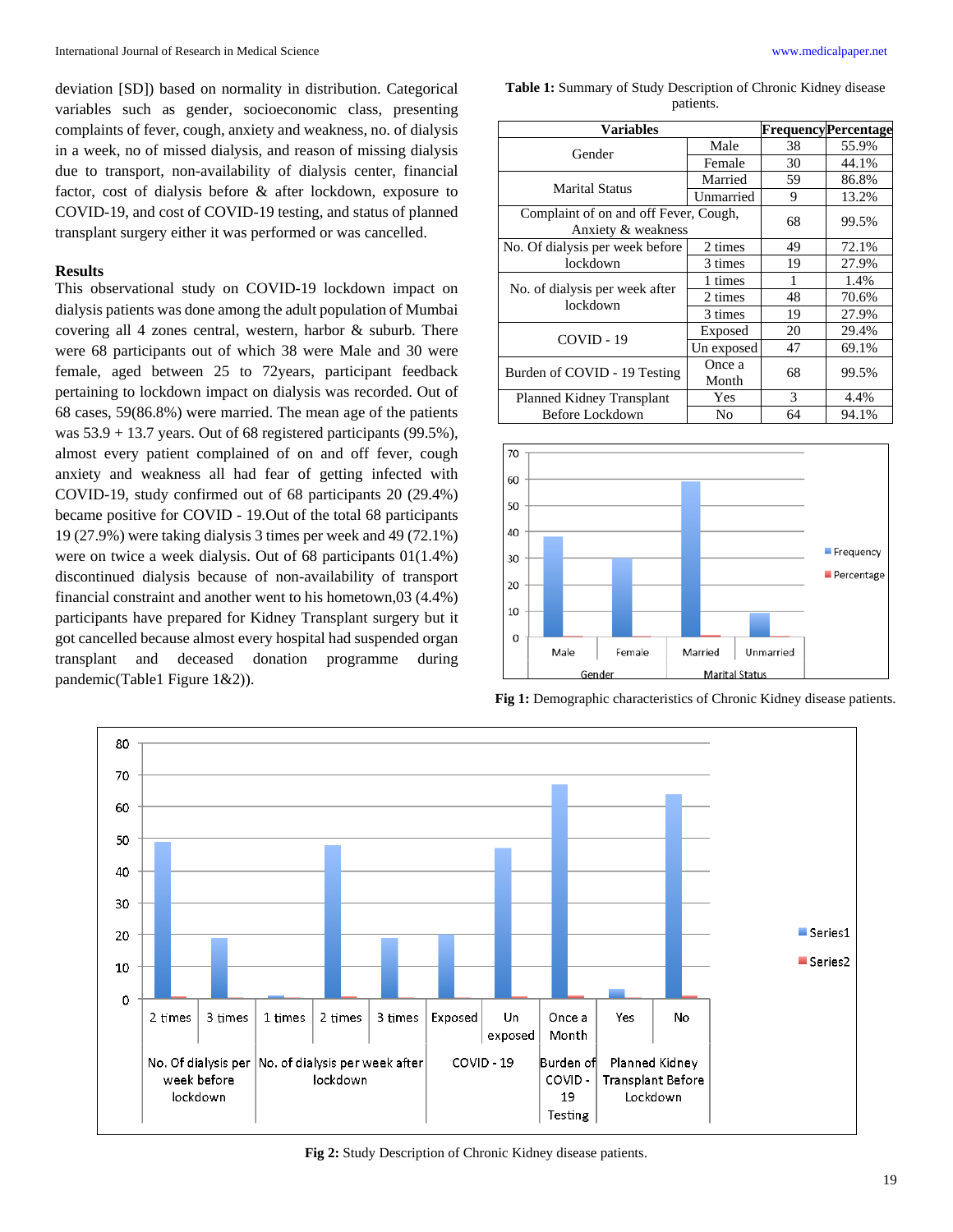#### **Discussion**

Due to COVID shift of healthcare staff was changed from 8hours to 6 hours accordingly duration of dialysis was also changed from 4 hours to 3hours 30minutes.Every patient was charged for PPE accordingly cost of dialysis was increased from Rs 2010 to 2110. COVID-19 testing cost was a huge burden for every patient initially and the hospital demanded to check RT-PCR every week which was changed to once a month and in between if there are any symptoms of fever, cough or cold.

COVID-19 being the new dieses not many data is available to highlight this issue especially of one state, In our study out of 68 almost every participant had complaints of on and off fever, cough, anxiety and weakness, Impact of COVID-19 on dialysis patients in Indian Scenario a small study on 37 kidney failure patients was done in Mumbai India, out of which 56.7% of patients were asymptomatic and 27% had severe symptoms of COVID-19 recovery rate was 63% those who had severe disease succumbed to the infection and 30% patients presented with extended dialysis break, social and logistic issues. Though the study was limited to a very few number of cases and only in one hospital the overall burden of disease on patients, care givers, health care and logistic issues were expected to get worse as the pandemic continued to spread. [7].

COVID-19 pandemic had affected healthcare services badly with conformity in reduction of numbers of organ donation and transplant activity across the world a comparative study over a 3 month period on organ donation and liver transplant cases between 3 states United States, United Kingdom & India was conducted between 17Th February to 17Th May 2020, this was compared with their previous year's activity study confirmed of reduction in 25% in united states and 80% reduction in united kingdom and in India, study concluded anecdotal reduction in organ donation and liver transplantation cases in all 3 states for deceased and living donation between all 3 states. (Reddy *et al* 2020).

In our study out of 68 participants 39(56.9%) were in the age group of 55years and above and were at high risk of COVID-19,Study shares detail of peer reviewed articles which was searched between January To April 2020, it was found that patient above age of 65years with comorbidities are more prone to get infected from COVID-19 they have more risk of hospitalization & mortality rate, article also throws light on the behavior of virus which made its way all over the world had affected people of every country irrespective of their ethnicity & gender and is still at the rising trend, people who have underlying comorbidities are more at risk, virus causing severe respiratory distress condition, multi organ failure leading to death. [9].

#### **Summary of Day today difficulties during Lockdown faced by CKD Patients**

Addition to the above finding participants also shared his/her personal difficulties faced during lockdown important was,

- Transportation cost was a huge financial burden on every participant; services of local trains were shut patients were left with no choice except to travel by road accordingly cost varied for all participants from location to distance.
- Hassles from traffic department because of the lockdown only essential service staff was permitted to travel patients who were on dialysis were stopped at almost every signal, and were asked to produce travelling pass every time at some

occasion if they forgot to carry their passes they were not allowed to travel until the telephonic confirmation received between the police and the hospital staff all this use to result in a delay of dialysis cycle.

- In spite of the documented fact that kidney failure patients especially old age have pre and post dialysis complaints of breathlessness and weakness, and during COVID-19 almost all of them had complaints of on and off fever cough anxiety and weakness and they all needed an attendant to accompany during travelling but because of the lockdown they were forced to travel alone.
- Cost of COVID-19 testing was a huge burden on every patient, hospital policy kept changing initially they were asked to do it every week, later it changed to once a month and in between if any symptoms.

#### **Conclusion**

We are all aware of the fact that the COVID-19 disease management is still under scrutiny lack of theoretical approach and standard guidelines for the treatment of CKD patients during and after COVID-19 especially who are on dialysis needs to be worked upon. COVID - 19 has a unique challenge, many problems in the management of Chinese patients with CKD have been exposed, indicating the need to establish a regional contingency plan for CKD patients treatment and management. CKD patient being already immunocompromised needs to be dealt with lot of care, high time for the nephrology society to steps in and take the initiative to optimize safety of our patient and plan a treatment protocol based on the patient presentation, severity of disease usage of antiviral anticoagulants and immunosuppressant drugs, if healthcare systems which is already burdened by the pandemic, the nephrologists should come forward and formulate this much needed policy unfortunately despite the highest risk, CKD is not considered as a co morbidity that weighs down the patient's chances to access ICU care or a respirator.

#### **Reference**

- 1. World Health Organisation, Weekly Operational Update on COVID - 19 dated on, 2021.
- 2. Hai P, Ding Y, Wu X, Long J, Zhong Y, Li Y *et al*. The epidemiology, diagnosis and treatment of COVID - 19. Int J Antimicrob Agents. 2020; 55:105955.
- 3. Tay MZ, Poh CM, Renia L, Mac Ary PA, Ng LF. The trinity of COVID - 19: Immunity, inflammation and intervention. Nat Rev Immunol. 2020; 20:363-74.
- 4. Advice for the Public on COVID 19 World Health Organisation. Available from: https://www.who.int/ emergencies/diseases/novel-coronavirus-2019/advice-forpublic. [Last accessed on 2020 Aug 15].
- 5. Chiu MC. Suggested management of immunocompromised kidney patients suffering from SARS [J]. Pediatr Nephrol. 2003; 18(12):1204-1205. DOI: 10.1007/s00467-003-1325- 8.
- 6. Kwan BC, Leung CB, Szeto CC *et al*. Severe acute respiratory syndrome in dialysis patients [J]. J Am Soc Nephrol. 2004; 15(7):1883-1888. DOI: 10.1097/01.asn. 0000131522.16404.1f.
- 7. Trivedi, Mayuri. "Impact of COVID‐19 on maintenance haemodialysis patients: The Indian scenario." Nephrology. 2020; 25(12):929-932.